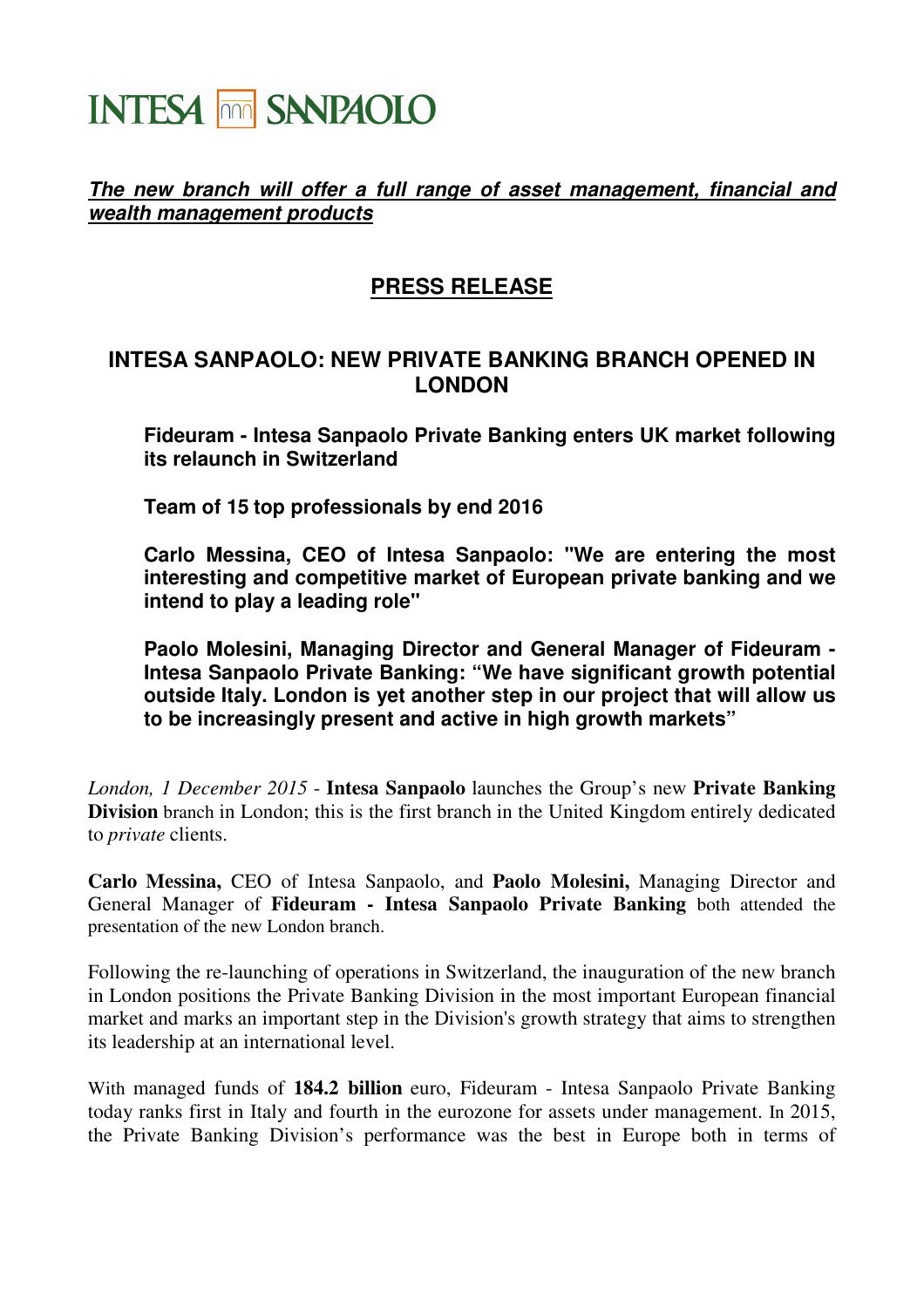**operating income** growth (+ 20% year-on-year) and the increase of **financial assets to customers**  $(+4.8\% \text{ year-on-year})$ <sup>1</sup>.

Originating from the merger of two different operating models, Fideuram Group - Intesa Sanpaolo Private Banking now has more than **5,000** financial advisors and approximately **800** private bankers with a network of **550** branch and sales offices. In addition to a wellestablished presence in Italy, the Private Banking Division of Intesa Sanpaolo can also rely on the following important **international structures: Switzerland** (Intesa Sanpaolo Private Banking Suisse), **France** (Financière Fideuram and Euro Trésorerie), **Luxembourg** (Fideuram Bank and Fideuram Gestions) and **Ireland** (Fideuram Asset Management).

The Division's high growth rate reflects a strategy based on synergies and best-practice sharing and aggressive recruiting of the best talent available in the market, supported by:

a service model focused on **High Net Worth** customers, with an existing head office and a network under development of seven dedicated boutiques throughout Italy (Milan and Turin are already operative);

the development of a *virtual office* to offer customers ongoing advisory services; and an international expansion through new branch offices opened abroad.

A wide range of products catering to all the needs of the customer base characterises the offer of the London branch office of Intesa Sanpaolo Private Banking. These include:

advisory and customised portfolio management;

insurance and wealth management products*;*

financing solutions; and

banking products.

 $\overline{a}$ 

Located in the Intesa Sanpaolo **HUB** in London, the Branch will be run by the Manager of the Branch Office **Stephen Ferraiolo** and Project Manager **Giuseppe Bonini**. In 2016, a team of approximately 15 top professionals will be recruited.

**\*\*\*** 

"The Private Banking Division of Intesa Sanpaolo has attained excellent results at the European level and allows our Group to compete on par with leading providers in this field. The opening of the London office makes us proud of the growth that our people have achieved. Today, we are entering the most interesting and competitive market of European private banking where we intend to play a leading role, offering our customers a unique level of service. From today, the asset management of our private clients enjoys one of the most interesting and innovative development perspectives available", said **Carlo Messina,** CEO of **Intesa Sanpaolo.**

"Together with its established position of leadership on the Italian market, Fideuram – Intesa Sanpaolo Private Banking has significant potential for international development. From this point of view, the opening of our office in London marks yet another step in our project that will allow us to be increasingly present and active in one of the most important

 $<sup>1</sup>$  Data refer to the results of Fideuram - Intesa Sanpaolo Private Banking as to 30 September 2015.</sup>